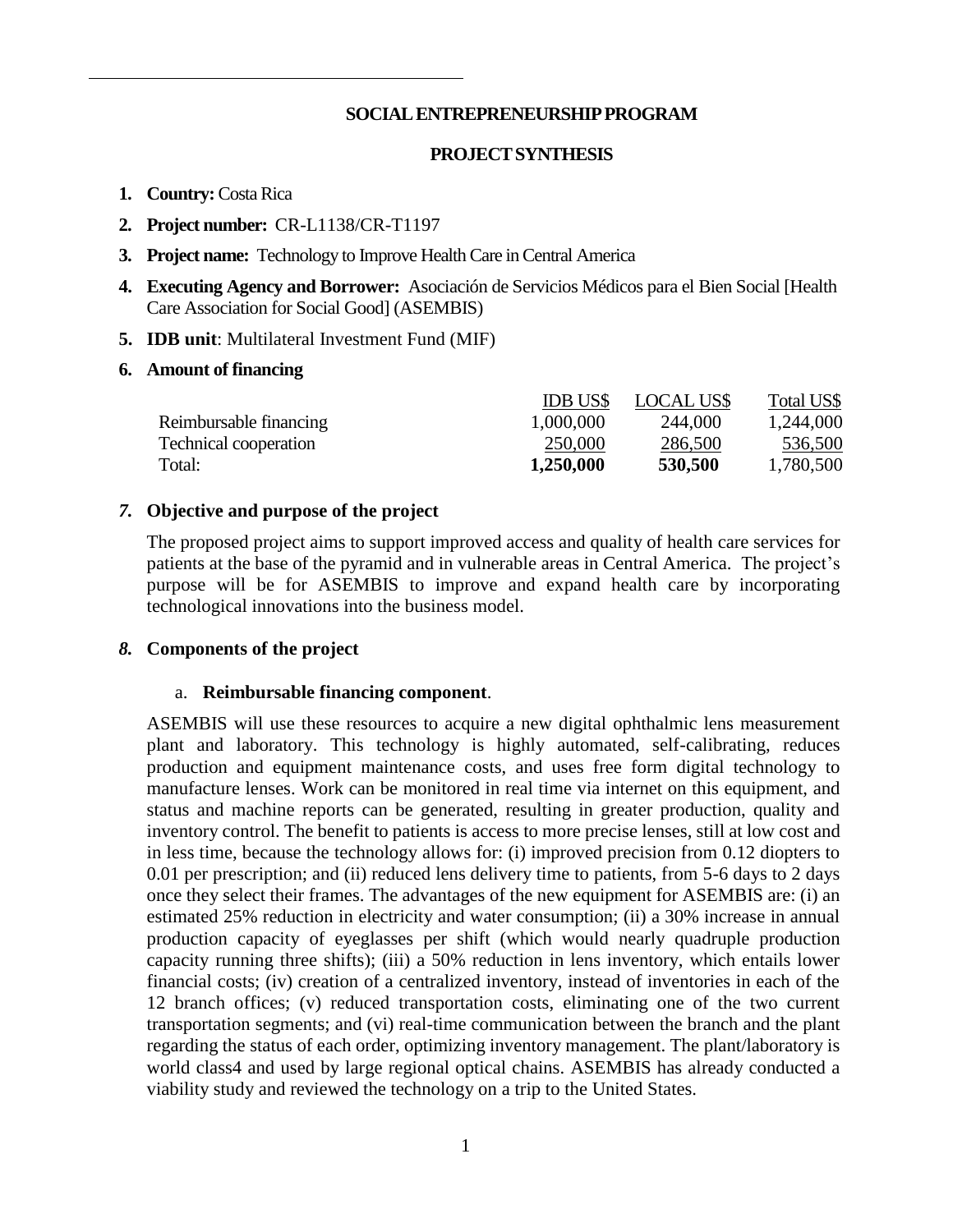The total cost for the equipment delivered to ASEMBIS property has been quoted at US\$1.07 million, which includes a 12% discount from Schneider for ASEMBIS's nonprofit status. Reimbursable IDB resources will cover up to US\$1 million, and the remainder (US\$70,000) will be paid by ASEMBIS with counterpart resources. ASEMBIS will also contribute counterpart resources to this component to build and outfit the building where the plant will be installed, as well as plumbing, drainage, and electricity, at an estimated cost of US\$174,000. ASEMBIS anticipates that construction of the building can begin in January 2019, and it would be ready when the equipment arrives from Germany, three months after it is ordered and the first payment of 30% of the total cost is made.

### **b. Nonreimbursable technical-cooperation component.**

Through new technological solutions, ASEMBIS aims to develop the information it currently has and that it could obtain in the future, about patients, branch office management processes, and lens production. ASEMBIS has already begun the technology transformation process by implementing digital patient files, to manage each patient's profile and history, and the Agenda system, to electronically manage care schedules and appointments. These two tools, the first in deployment and the second recently fully deployed, already represent an innovative change to its business model, which has also triggered a positively received process of cultural change and adaptation among both internal and external users. The technical cooperation operation aims to promote and accelerate this process through two components: (i) *Innovation to manage impact and improve the quality of patient care, which seeks to define the most* innovative solutions aligned with the strategy of expanding and improving health care services; and (ii) *Technological transformation*, which will implement these innovative solutions by using new, cost-efficient technologies and other tools to generate greater impact. 2.7 The technical cooperation operation expects to improve the following ASEMBIS areas: (i) create a data and business intelligence system linked to impact management; (ii) improve time and quality of optical services and lens delivery; (iii) initiate a system of environmental improvement, waste management, and efficient plant capacity utilization; (iv) recover business process and patient data and use it along with other big data sources; (v) increase the capacity and facilitate the implementation of touring with a new mobile unit and online access to management systems; (vi) improve personalized customer care and communication thanks to new automated solutions; and (vii) improve the quality of service, and remotely monitor and expand care using telemedicine solutions.

The open innovation methodology will be key to this process. This methodology is characterized by combining internal and external knowledge and encouraging interagency collaboration and collaboration among different technical areas, for which the participation of universities, research centers, technological and strategic solutions companies, and startups, consulting firms, and experts from the public and private sectors is key. This type of methodology is also cost efficient, informative, and functional, attracting and building ties with other actors and sources of relevant knowledge. With it ASEMBIS also seeks to generate collective knowledge for the common good, which also entails a learning process for participating institutions, to generate greater impact on access to quality health care services in Central America.

In the context of technological innovation, three challenges of interest have been preidentified: (i) strategic and impact management of the business, (ii) improving the quality of patient care, and (iii) improving environmental and waste management. These challenges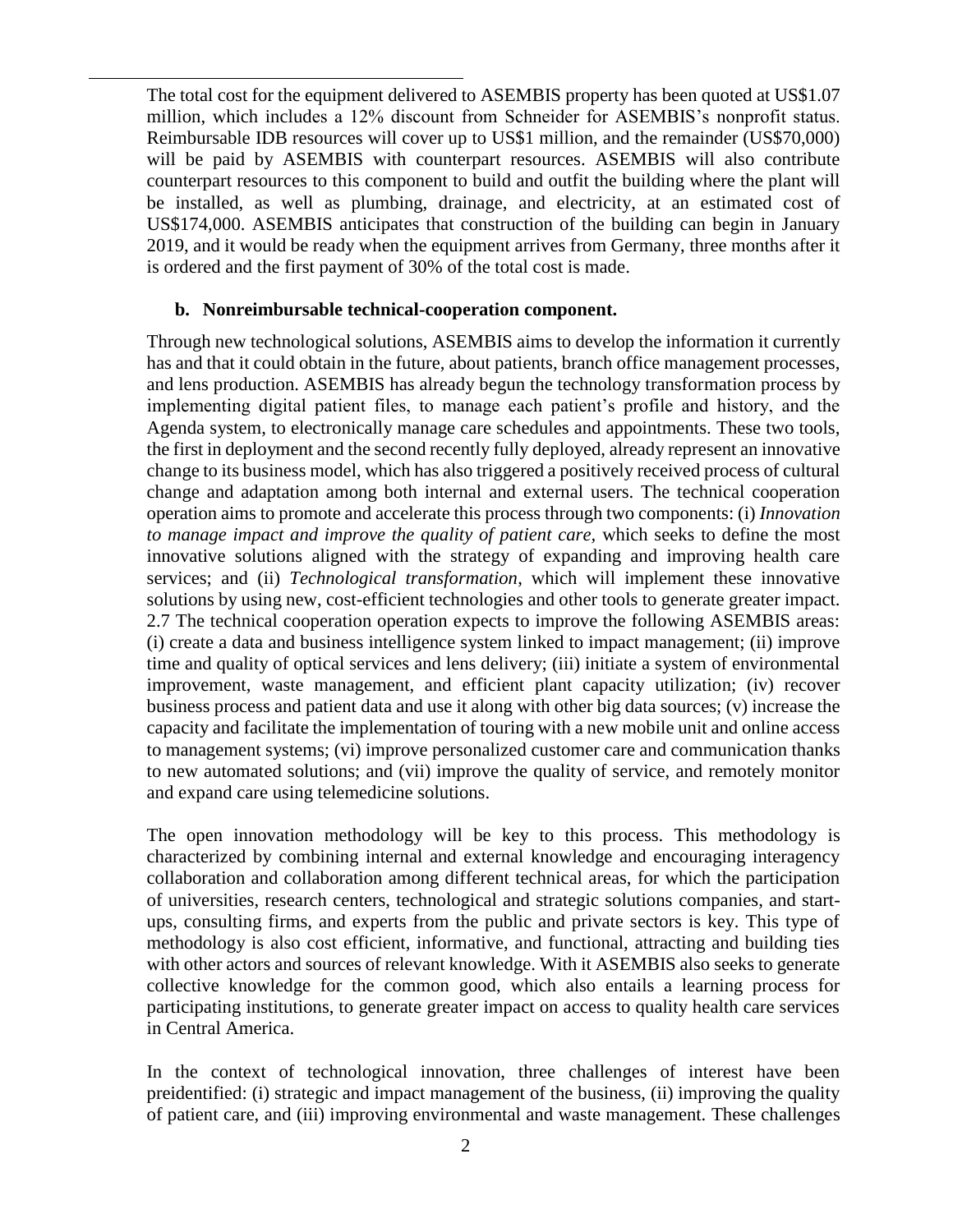should take into account the analysis of ASEMBIS's expansion perspectives and strategies, and should meet the criteria of (i) cost efficiency, (ii) ease of institutional absorption and adaptation of the internal and external client; (iii) replicability, scalability, and interconnectivity of the tool to facilitate ASEMBIS's expansion; (iv) functionality and simplicity to achieve social and environmental impact objectives; and (v) developed and extensively tested innovative, technology-based solutions and tools.

The technical cooperation operation budget will also consider financing coordination activities, knowledge products, and ex post project reviews. The technical cooperation plan of operations, Annex VI in the project technical archives, describes this support in greater detail, including the itemized budget and execution schedule.

The project is strategic for preparing for the expansion of ASEMBIS. Over a three-year horizon, ASEMBIS intends to open three new branches and begin a franchise process with at least four concessions. After this learning process, a more accelerated expansion will begin with franchises expected to reach Central American markets. Both project components are aligned with this strategy and aim to prepare ASEMBIS for a more efficient expansion, providing it with sufficient technical and productive capacity. With the innovation and technological transformation, ASEMBIS will automate processes to improve the patient experience, including communications, prevention, appointment management, medical care, and monitoring and follow-up. With the investment in the new plant, ASEMBIS will increase the quality and production capacity for lenses to grow in the market it serves itself, as well as franchises or sales to third parties.

# *9.* **Beneficiaries of the Project**

 $\overline{a}$ 

By the end of project year three, ASEMBIS will have increase its lens production capacity by 40%, generating total cumulative sales of 455,000 eyeglasses. Over the same period, ASEMBIS will increase the number of patients served by 33%, to a total of 800,000 in 2021, primarily with vision health services (optometry, optician services, and ophthalmology), but also with a variety of the 30+ other medical services it offers in its current 12 branches, which, along with new franchises, are expected to grow to a total of 19 by the end of the three-year project. An estimated 65% of patients served are expected to be women, and 85% will be from the base of the pyramid (quintiles 1, 2, and 3, of Costa Rica's socioeconomic strata<sup>1</sup>). The beneficiaries include not only the people ASEMBIS treats in its branches, but also those who are treated during ongoing mobile unit trips to remote rural areas, offering optician services and dentistry care. ASEMBIS's business model is considered a regional public good (RPG), which is being prepared for replication in other countries in the region to improve health care service provision to vulnerable populations, as well as a price-regulation mechanism in health care services.

<sup>1</sup> According to the National Statistics and Census Institute (INEC) National Household Survey of July 2017, Costa Rica has five income quintiles, with quintiles 1 (lowest income) to 3 comprising the base of the pyramid. There are a total of 3,190,445 people in these three quintiles, or 64.7% of the total population. The average per capita monthly income in each quintile is: (i) US\$103/month in quintile 1; (ii) US\$224/month in quintile 2; and (iii) US\$372/month in quintile 3. Minimum wage in Costa Rica in 2018 is equivalent to US\$452/month, at an exchange rate of 580 Costa Rican colones to the U.S. dollar.